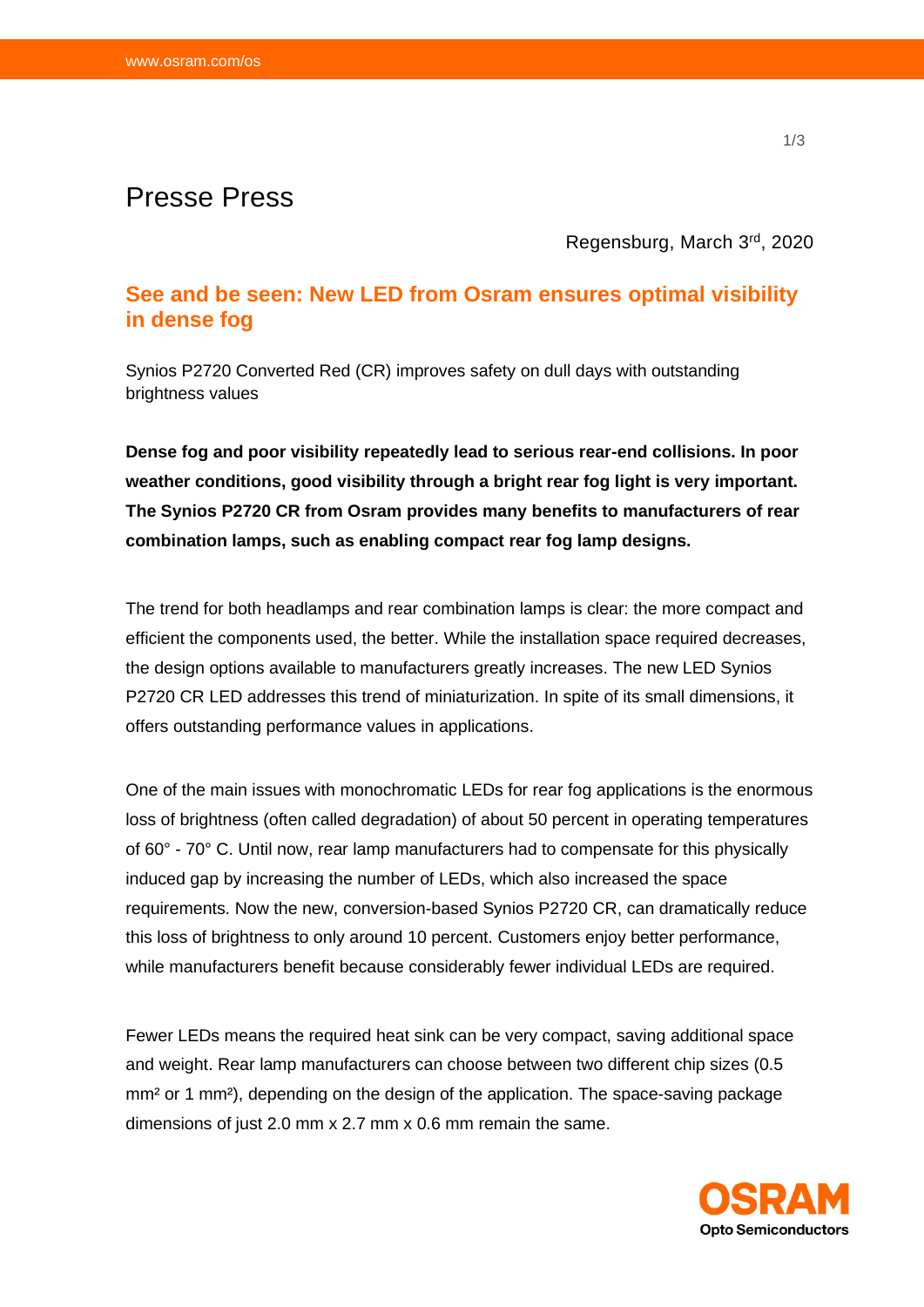#### **Additional Technical Data:**

| Chip Size              | 0,5 mm <sup>2</sup> -Chip | 1,0 mm <sup>2</sup> -Chip |
|------------------------|---------------------------|---------------------------|
| Lumen (typ)            | 49 lm                     | $103 \, \text{Im}$        |
| <b>Binnung Current</b> | 350 mA                    | 700 mA                    |

### **Press contact:**

Simon Thaler Phone: +49 941 850 1693 Email: [simon.thaler@osram-os.com](mailto:simon.thaler@osram-os.com)

## **Technical information:**

Phone: +49 941 850 1700 Fax: +49 941 850 3305 Email: [support@osram-os.com](mailto:support@osram-os.com) Sales contacts: [www.osram-os.com/sales-contacts](http://www.osram-os.com/sales-contacts)



Synios P2720 CR impresses with outstanding brightness values, despite its compact dimensions. Picture: Osram



2/3